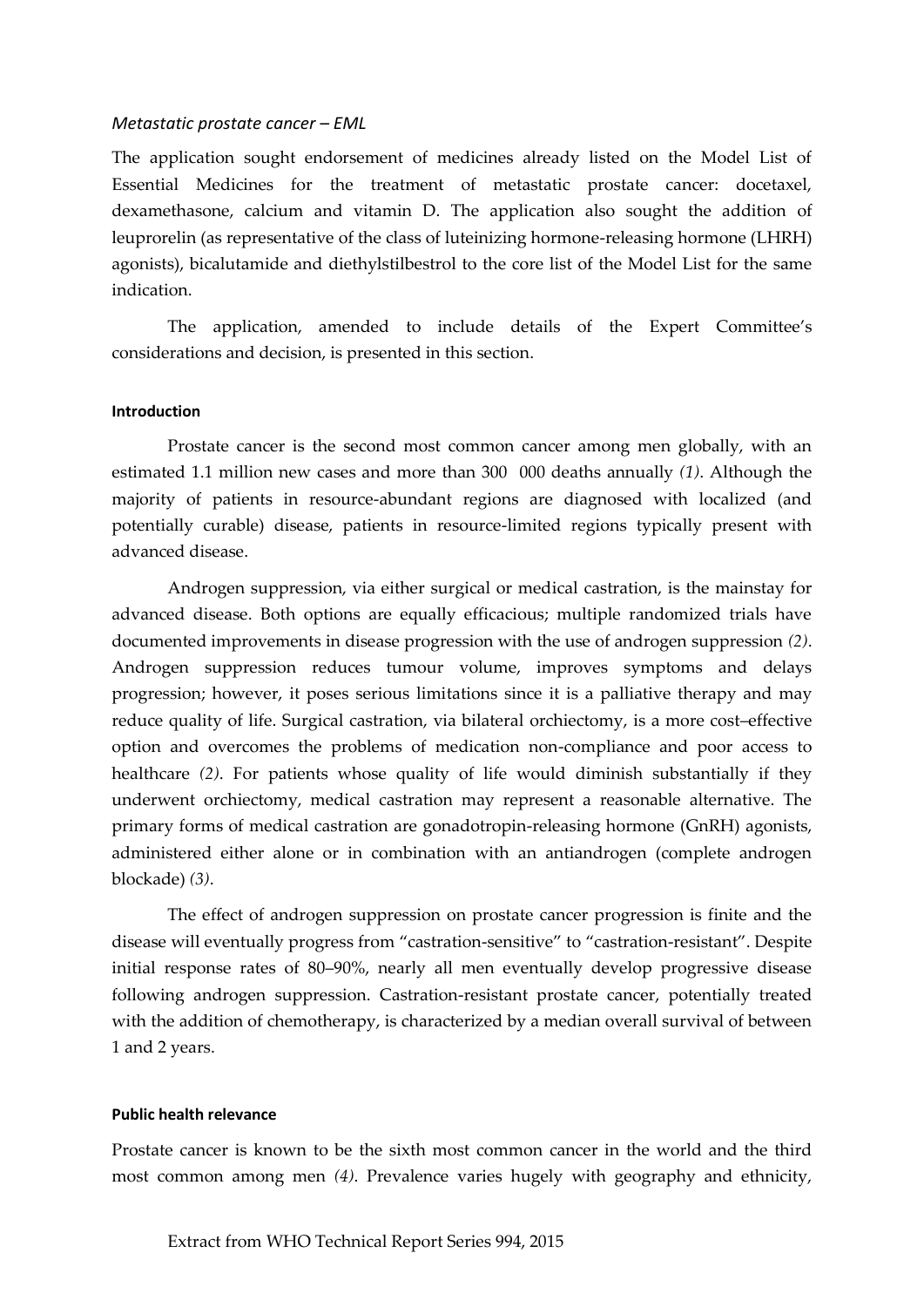which may be attributed to differences in genetic susceptibility or external factors, such as environment and differences in health care. Unfortunately, only limited information is available on the specific epidemiology of metastatic prostate cancer. The mean age of men with prostate cancer is 72–74 years *(4).*

### **Requirements for diagnosis, treatment, and monitoring**

# *Diagnostics*

The diagnosis of prostate cancer is most often made by histological examination of a biopsy of the primary tumour/prostate gland (common) or metastasis (less common) using haematoxylin–eosin staining *(5)*. Core needle biopsy of the prostate is often performed with imaging assistance (e.g. transrectal ultrasound); a minimum of 12 cores are typically obtained to reduce sampling error. In advanced disease, however, a biopsy of a distant metastatic site can confirm extraprostatic disease. A surgeon usually performs the prostate biopsy under local anaesthesia. In addition to a morphological description, the pathologist should grade the cancer using the Gleason grading system, which not only characterizes the architecture of the prostate cancer but also provides prognostic information *(6)*.

Serum prostate-specific antigen (PSA) serves as a sensitive but not specific tumour marker, providing both diagnostic and prognostic information. If PSA is elevated, imaging studies (plain X-rays, ultrasound, radionuclide bone scan and/or computerized tomography scan, or magnetic resonance imaging) can clarify potential sites of distant disease. A rise in PSA during treatment indicates the need for further testing and/or treatment. Imaging studies should also be directed toward symptomatic areas (e.g. back pain, bone pain) and again can confirm the presence of metastatic disease.

Metastatic disease is further classified depending on the site of disease (e.g. regional lymph node involvement, non-regional lymph node involvement, involvement of bone, or involvement of another site).

On occasion, a presumptive diagnosis of metastatic prostate cancer can be reasonably made on the basis of concurrent findings of widespread metastatic disease in an expected distribution (e.g. bones, lymph nodes) along with a markedly elevated PSA (hundreds to thousands range), particularly if a biopsy cannot be performed or reasonably evaluated by an experienced individual.

# *Testing*

Once the diagnosis of metastatic prostate cancer has been established, the following investigations should be carried out: PSA, comprehensive metabolic panel to assess renal and hepatic function, and complete blood count. For patients actively undergoing therapy with androgen deprivation, PSA is monitored every 3–6 months. If PSA is rising, a serum testosterone should be obtained to determine whether therapy is suppressing testosterone into the castrated range. Rising PSA despite castrated levels of testosterone reflects the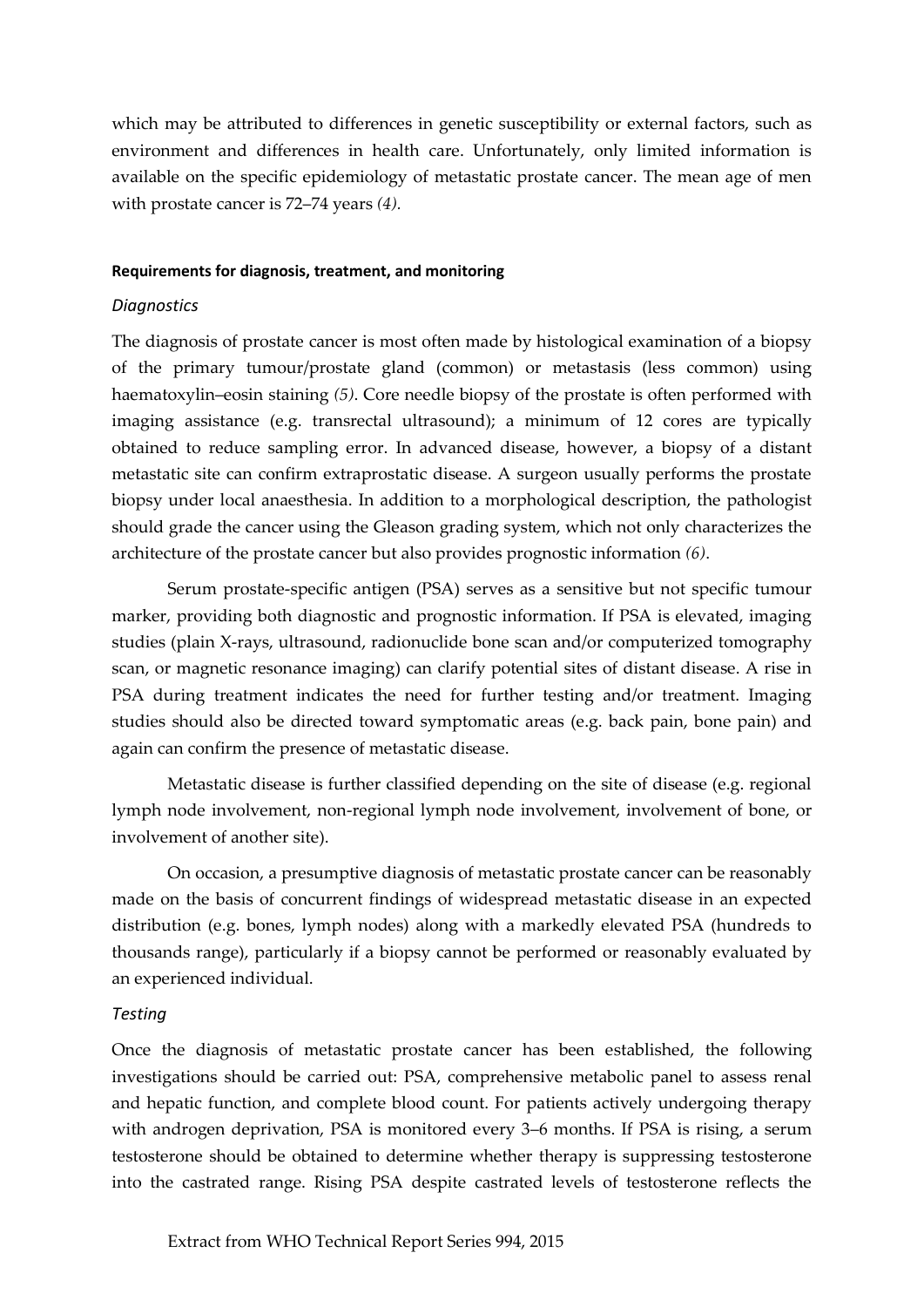development of castration-resistant prostate cancer, the lethal form of advanced prostate cancer.

# *Administration and care of patients*

Given the role of testosterone in the pathogenesis of prostate cancer, the initial treatment for patients with castration-sensitive metastatic disease is androgen deprivation therapy (ADT). Androgen deprivation can be induced either medically or surgically (i.e. orchiectomy) with equivalent efficacy, although bilateral orchiectomy is the more cost–effective option *(7, 8)*.

Bilateral surgical orchiectomy – the removal of both testicles via a scrotal incision – should be performed by a trained surgeon under sterile operating conditions. This procedure, performed as an outpatient operation, immediately reduces testosterone level and may be particularly useful when testosterone reduction is needed urgently.

GnRH agonists are the mainstay of medical castration and achieve a reduction in serum testosterone similar to that achieved by surgical orchiectomy *(9, 10)*. Administration of GnRH agonists results in the down-regulation of luteinizing and follicular-stimulating hormones; however, initiation of treatment with GnRH agonists may cause a surge of testosterone *(9)*. Consequently, a short course of an oral antiandrogen, such as bicalutamide, is recommended at the start of therapy to prevent transient worsening of cancer-related symptoms, such as urinary retention or pain, which are considered as "flare" responses *(7, 11)*. GnRH agonists are administered either intramuscularly or subcutaneously and the duration of effect (typically 1–6 months) varies with formulation. Patients should be monitored for local reactions (including allergic skin reactions) as well as adverse effects secondary to androgen suppression. Importantly, patients should be monitored for the behavioural and neurological effects of ADT, including depression.

PSA should be measured every 3–6 months. Although most patients will respond to ADT, the effect of ADT is finite and the cancer will subsequently progress as evinced by PSA, imaging or worsening of cancer-related symptoms despite castrate levels of testosterone (castration-resistant prostate cancer).

Additional treatment options for castration-resistant prostate cancer include therapies that target the androgen pathway (abiraterone and enzalutamide), immunotherapy (sipuleucel-T), and radiopharmaceuticals (radium-223). However, these agents are still in development and thus far have provided a relatively small benefit; moreover, current costs limit the use of these agents, which are therefore not proposed to for addition to the EML at this time.

A phase II trial and other small series have shown a benefit of using low-dose conjugated estrogens (diethylstilbestrol or fosfestrol), together with warfarin therapy, with PSA responses of up to 79% *(12, 13)*. This has been recommended as an alternative secondline approach in resource-deprived regions that do not have access to other standard medications *(14, 15)*.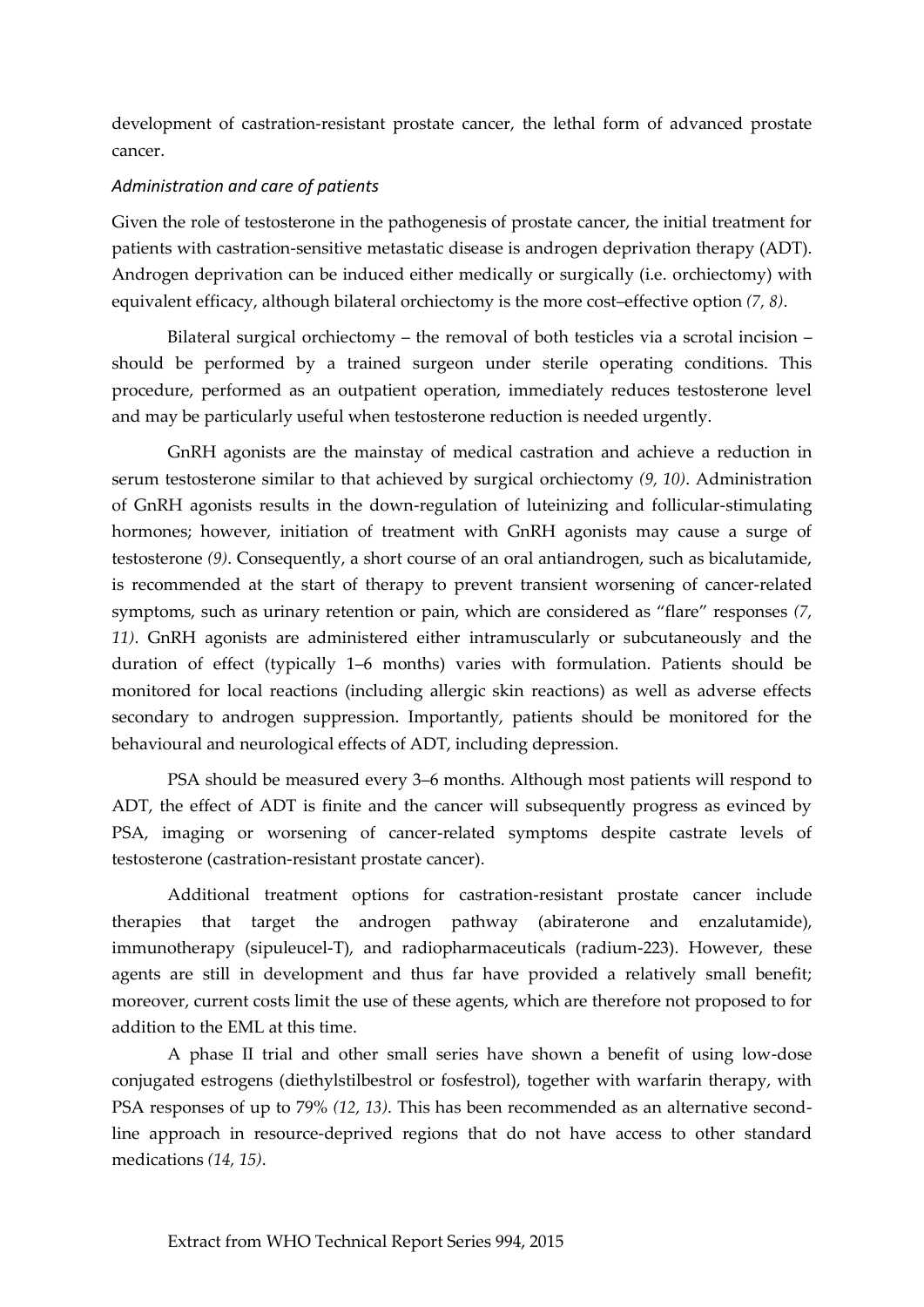# **Overview of regimens**

The following provides basic information on administration and dosing for ADT with surgical orchiectomy and LHRH agonists.

*Surgical option for castration-sensitive metastatic prostate cancer when LHRH agonists are not available or affordable*

- **ADT: bilateral orchiectomy and supportive measures**
	- surgical orchiectomy
	- calcium 1000 mg orally daily
	- vitamin D 2000 IU orally daily

# *Standard regimens for castration-sensitive metastatic prostate cancer*

- **ADT: LHRH agonist (when bicalutamide is not available)**
	- leuprorelin 7.5–22.5 mg IM every 1–3 months
	- calcium 1000 mg orally daily
	- vitamin D 2000 IU orally daily
- **ADT: LHRH agonist**
	- leuprorelin 7.5–22.5 mg IM every 1–3 months
	- bicalutamide 50 mg orally daily
	- calcium 1000 mg orally daily
	- vitamin D 2000 IU orally daily

*Note:* Leuprorelin is proposed to be added to the EML as a class agent, to include similar LHRH agonists.

*Regimen for castration-sensitive metastatic prostate cancer with high volume of disease (visceral metastases and/or four or more bone metastases)* 

- **ADT plus docetaxel**
	- leuprorelin 22.5 mg IM every 3 months
	- bicalutamide 50 mg orally every day
	- docetaxel 75 mg/m<sup>2</sup> IV every 3 weeks x 6–9 cycles
	- dexamethasone 8 mg orally twice daily for 3 days, beginning the day before docetaxel for patients not receiving prednisone
	- calcium 1000 mg orally daily
	- vitamin D 2000 IU orally daily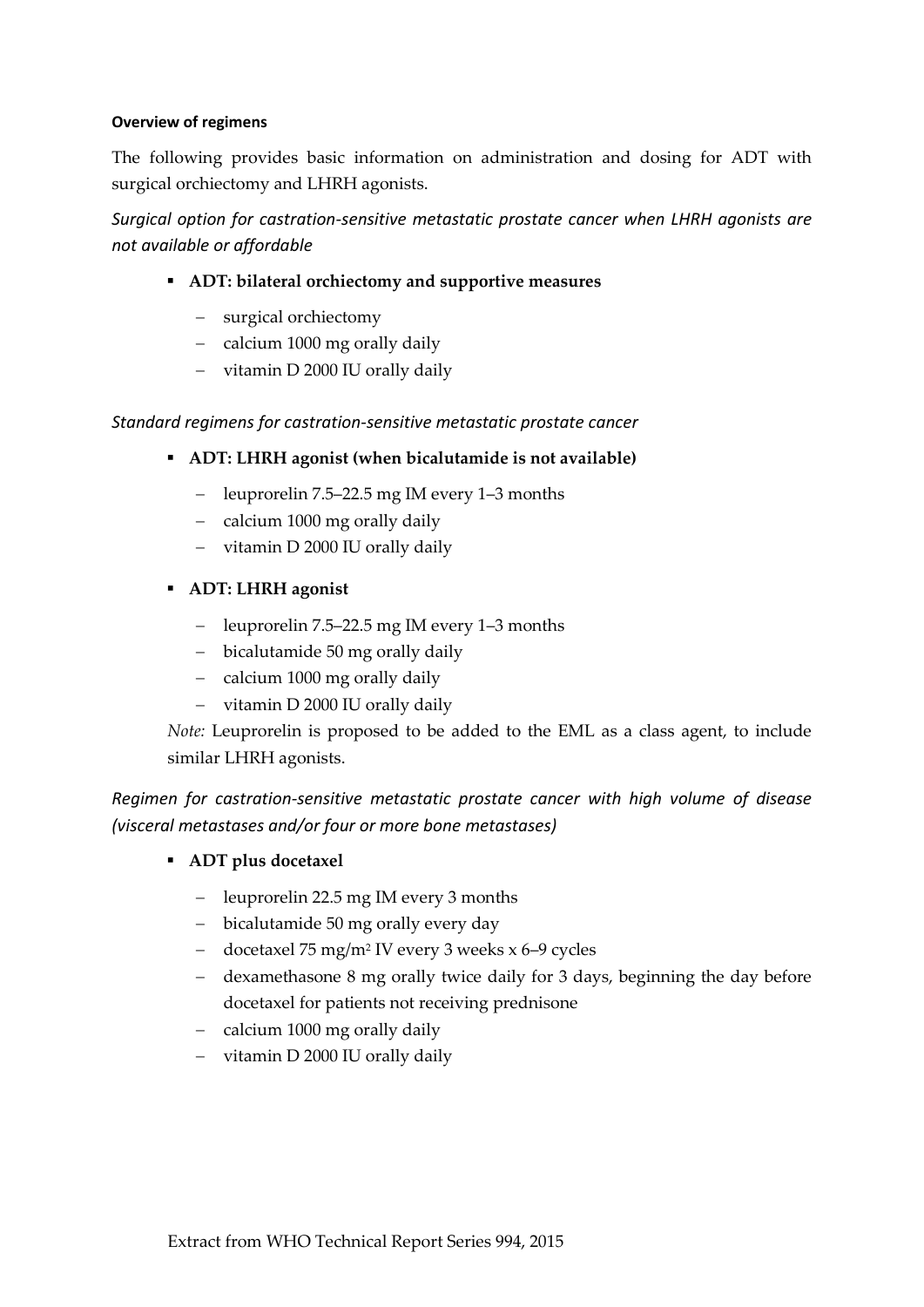## *Alternative regimen for use when LHRH agonists are not available or affordable*

diethylstilbestrol 1–3mg orally daily (in conjunction with warfarin therapy)

### **Review of benefits and harms**

#### *Benefits*

Androgen suppression, initially performed via orchiectomy, has been a recognized treatment for prostate cancer for approximately 75 years since the role of testosterone in the pathogenesis of prostate cancer was elucidated.

**Orchiectomy:** Data from the Veterans Affairs Research Service Cooperative Urological Research Group revealed that progression from extraprostatic extension to distant metastases within 10 years was significantly improved in men receiving orchiectomy (32%) versus placebo (62%) *(16, 17)*. The Group also found an increased 5-year overall survival among patients in the treatment arm (32%) versus placebo (20%) *(18)*. The benefits of surgical treatment over medical androgen deprivation include cost and patient adherence.

**LHRH agonists:** Multiple studies have compared LHRH agonists with surgical orchiectomy. A systematic review covering 10 randomized trials and nearly 2000 men found no difference between LHRH agonists and surgical orchiectomy (hazard ratio, 1.13; 95% CI: 0.92–1.39) *(8)*. LHRH agonists are often the first line of therapy as they are greatly preferred by patients to surgical castration *(19)*.

An overview of randomized controlled trials and meta-analysis explored whether early ADT improves outcomes compared with deferred therapy *(20)*. The early initiation of androgen suppression reduced prostate cancer-related mortality but did not improve overall survival. Early therapy is associated with higher costs and greater frequency of treatmentrelated adverse effects *(21)*. Deferred treatment risks the development of hormone independence in the tumour as well as serious complications such as spinal cord compression. In fact, immediate treatment with either surgical orchiectomy or LHRH agonists was associated with reduced risk of pathological fracture, spinal cord compression and ureteric obstruction *(22)*. For these reasons, androgen suppression is often initiated early.

Docetaxel in combination with prednisone is still considered the reference systemic therapy for patients with metastatic hormone-refractory prostate cancer, and studies of combination therapy with docetaxel and other chemotherapeutic agents have been disappointing *(23, 24)*. Docetaxel plus prednisone achieved statistically significantly higher overall survival than mitoxantrone plus prednisone. Docetaxel was also associated with improved response rate, quality of life, pain response and PSA decline, with statistically significant benefits for all outcomes except response rate.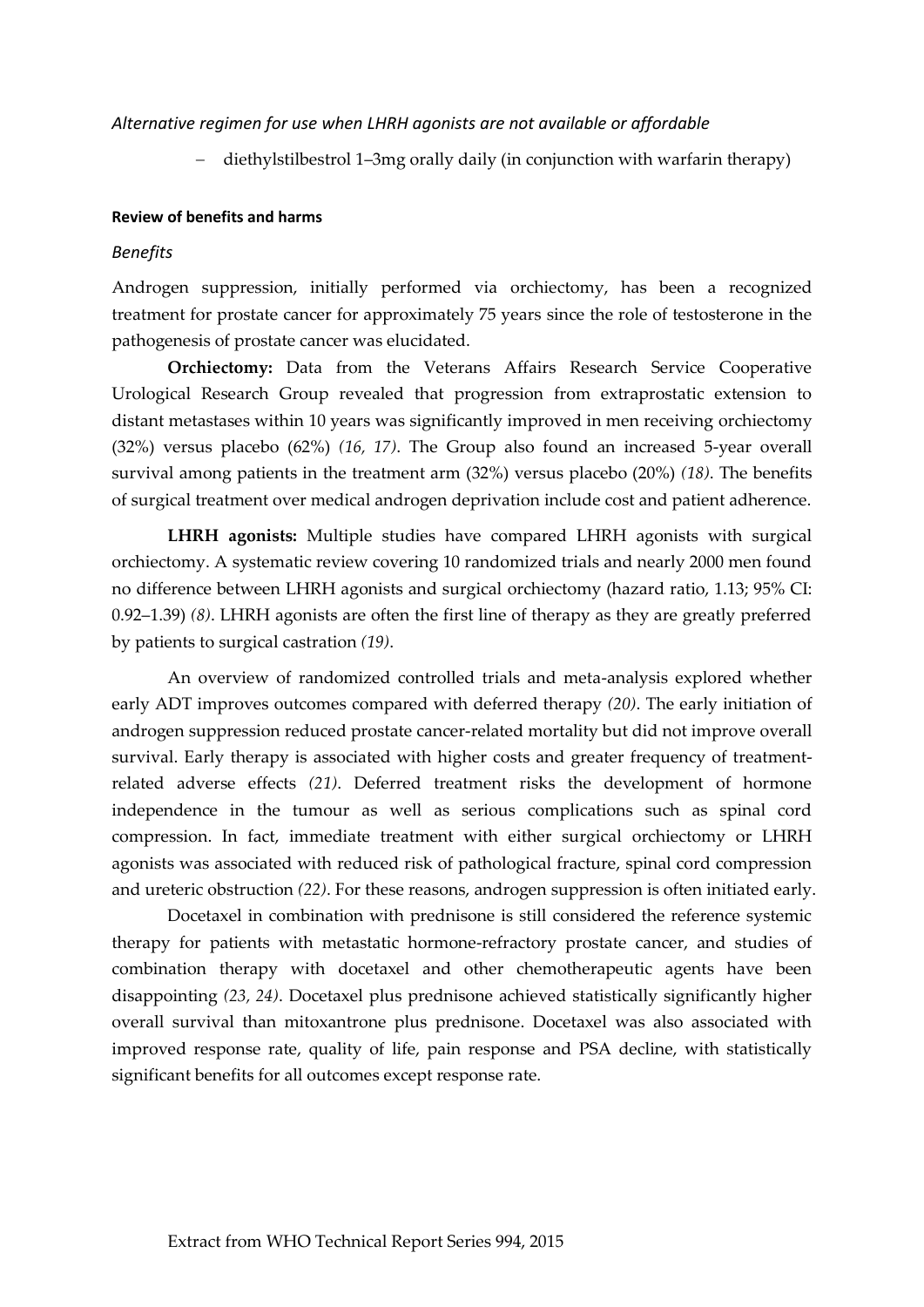### *Harms and toxicity considerations*

Adverse effects of ADT include sexual dysfunction, vasomotor symptoms (e.g. hot flushes), anaemia, behavioural and neurological effects, diabetes, cardiovascular disease and decreased bone density. Given the risk of osteoporosis and pathological fracture, a baseline measurement of bone density is recommended, as are calcium and vitamin D supplementation and exercise *(25)*. Anaemia is typically mild and does not usually necessitate specific therapy. Vasomotor symptoms can be treated supportively. In order to minimize the side-effects of ADT, researchers attempted to compare intermittent with continuous androgen deprivation. The results were inconclusive and continuous therapy remains the standard of care *(26)*.

Among ADT agents, diethylstilbestrol is known to be cardiotoxic at high doses. An intermediate dose (3 mg/day) seems to be as effective as orchiectomy and may have an acceptable adverse effect profile. However, the need to monitor patients for contemporary cardiac risk makes it a weak alternative.

Other than the adverse effects of ADT described above, risks of surgical orchiectomy include blood loss, haematoma and infection. Patients typically recover fully from surgery in 2–4 weeks.

Patients receiving docetaxel frequently experience dose-limiting neutropenia. Docetaxel is also associated with fluid retention, ranging from mild peripheral oedema to severe fluid retention and pleural effusion. To reduce this risk, patients should be treated with a corticosteroid before and after docetaxel doses *(27)*. Hypersensitivity reactions to docetaxel occur frequently but incidence is reduced to <5% with corticosteroid premedication *(28)*. Patients may also experience sensory neuropathy, although this is generally mild and reversible.

#### **Recommendations**

On the basis of the evidence presented in the application, the Expert Committee recommended the addition of bicalutamide and leuprorelin to the complementary list of the Model List of Essential Medicines for the treatment of metastatic prostate cancer. The Committee recommended listing of bicalutamide and leuprorelin each with a square box symbol as representative of the wider class of peripheral androgen blockers and GnRH agonists, respectively. In addition, the Committee endorsed the use of the already listed docetaxel for this indication.

The addition of diethylstilbestrol to the Model List was not supported because of its being associated with an increased risk of cardiovascular death and providing no advantage compared with surgical orchiectomy or other ADT in terms of overall survival.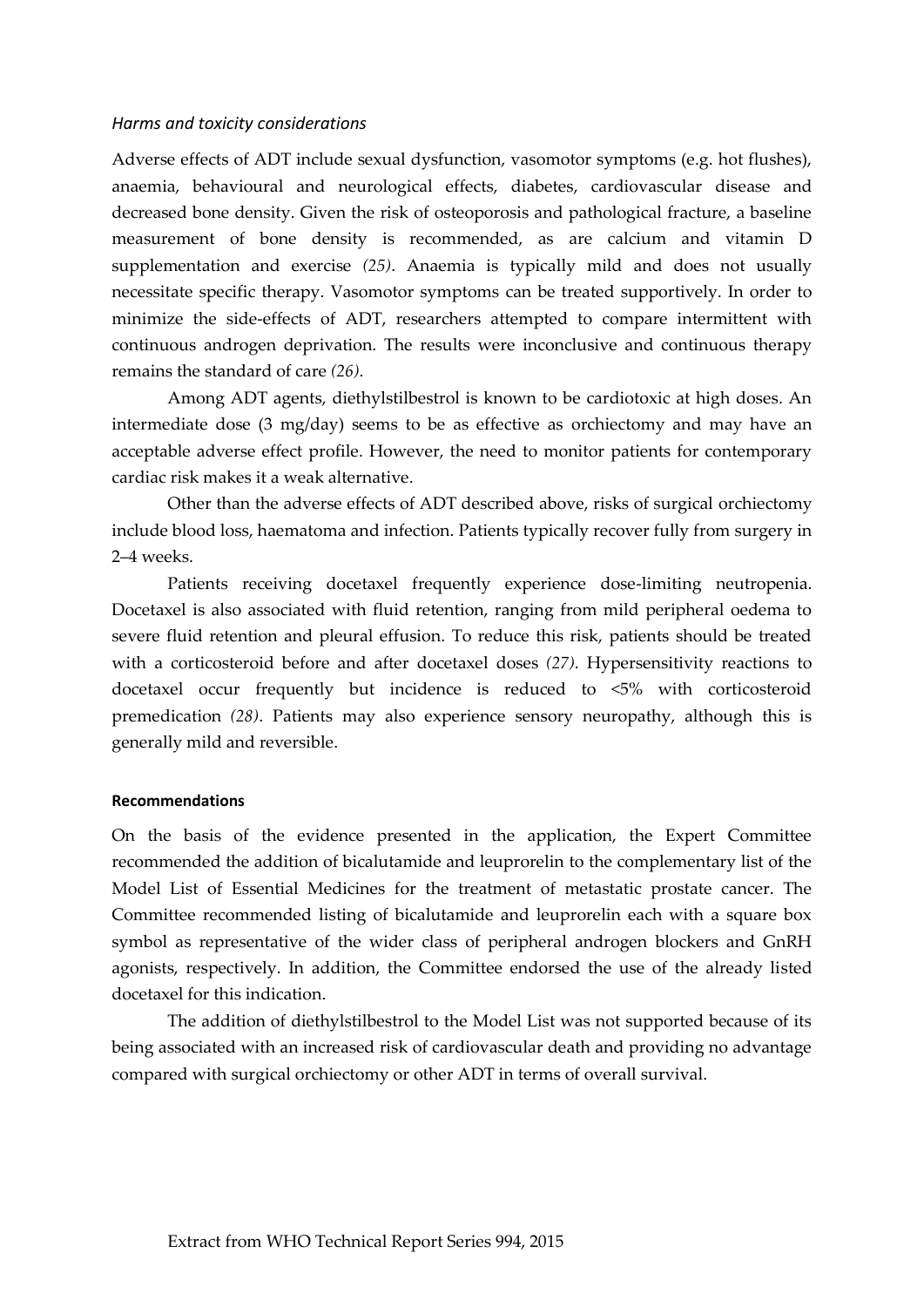1. Ferlay J, Soerjomataram I, Ervik M, Dikshit R, Eser S, Mathers C, et al. GLOBOCAN 2012 v1.0, Cancer Incidence and Mortality Worldwide: IARC CancerBase No. 11 [Internet]. Lyon, France: International Agency for Research on Cancer; 2013 [Available from: [http://globocan.iarc.fr.](http://globocan.iarc.fr/)

2. Seidenfeld J, Samson DJ, Aronson N, Albertson PC, Bayoumi AM, Bennett C, et al. Relative effectiveness and cost-effectiveness of methods of androgen suppression in the treatment of advanced prostate cancer. Evid Rep Technol Assess (Summ). 1999(4):i-x, 1-246, I1-36, passim.

3. Labrie F, Belanger A, Luu-The V, Labrie C, Simard J, Cusan L, et al. Gonadotropinreleasing hormone agonists in the treatment of prostate cancer. Endocr Rev. 2005;26(3):361- 79.

4. Gronberg H. Prostate cancer epidemiology. Lancet. 2003;361(9360):859-64.

5. Varma M, Lee MW, Tamboli P, Zarbo RJ, Jimenez RE, Salles PG, et al. Morphologic criteria for the diagnosis of prostatic adenocarcinoma in needle biopsy specimens. A study of 250 consecutive cases in a routine surgical pathology practice. Arch Pathol Lab Med. 2002;126(5):554-61.

6. Epstein JI. An update of the Gleason grading system. J Urol. 2010;183(2):433-40.

7. Loblaw DA, Mendelson DS, Talcott JA, Virgo KS, Somerfield MR, Ben-Josef E, et al. American Society of Clinical Oncology recommendations for the initial hormonal management of androgen-sensitive metastatic, recurrent, or progressive prostate cancer. J Clin Oncol. 2004;22(14):2927-41.

8. Seidenfeld J, Samson DJ, Hasselblad V, Aronson N, Albertsen PC, Bennett CL, et al. Single-therapy androgen suppression in men with advanced prostate cancer: a systematic review and meta-analysis. Ann Intern Med. 2000;132(7):566-77.

9. Conn PM, Crowley WF, Jr. Gonadotropin-releasing hormone and its analogues. N Engl J Med. 1991;324(2):93-103.

10. Djavan B, Eastham J, Gomella L, Tombal B, Taneja S, Dianat SS, et al. Testosterone in prostate cancer: the Bethesda consensus. BJU Int. 2012;110(3):344-52.

11. Kuhn JM, Billebaud T, Navratil H, Moulonguet A, Fiet J, Grise P, et al. Prevention of the transient adverse effects of a gonadotropin-releasing hormone analogue (buserelin) in metastatic prostatic carcinoma by administration of an antiandrogen (nilutamide). N Engl J Med. 1989;321(7):413-8.

12. Orlando M, Chacon M, Salum G, Chacon DR. Low-dose continuous oral fosfestrol is highly active in 'hormone-refractory' prostate cancer. Ann Oncol. 2000;11(2):177-81.

13. Smith DC, Redman BG, Flaherty LE, Li L, Strawderman M, Pienta KJ. A phase II trial of oral diethylstilbesterol as a second-line hormonal agent in advanced prostate cancer. Urology. 1998;52(2):257-60.

14. Hassen WA, Karsan FA, Abbas F, Beduk Y, El-Khodary A, Ghosn M, et al. Modification and implementation of NCCN guidelines on prostate cancer in the Middle East and North Africa region. J Natl Compr Canc Netw. 2010;8 Suppl 3:S26-8.

15. Siddiqui K, Abbas F, Biyabani SR, Ather MH, Talati J. Role of estrogens in the secondary hormonal manipulation of hormone refractory prostate cancer. J Pak Med Assoc. 2004;54(9):445-7.

16. Byar DP. Treatment of prostatic cancer: studies by the Veterans Administration cooperative urological research group. Bull N Y Acad Med. 1972;48(5):751-66.

17. Byar DP. Proceedings: The Veterans Administration Cooperative Urological Research Group's studies of cancer of the prostate. Cancer. 1973;32(5):1126-30.